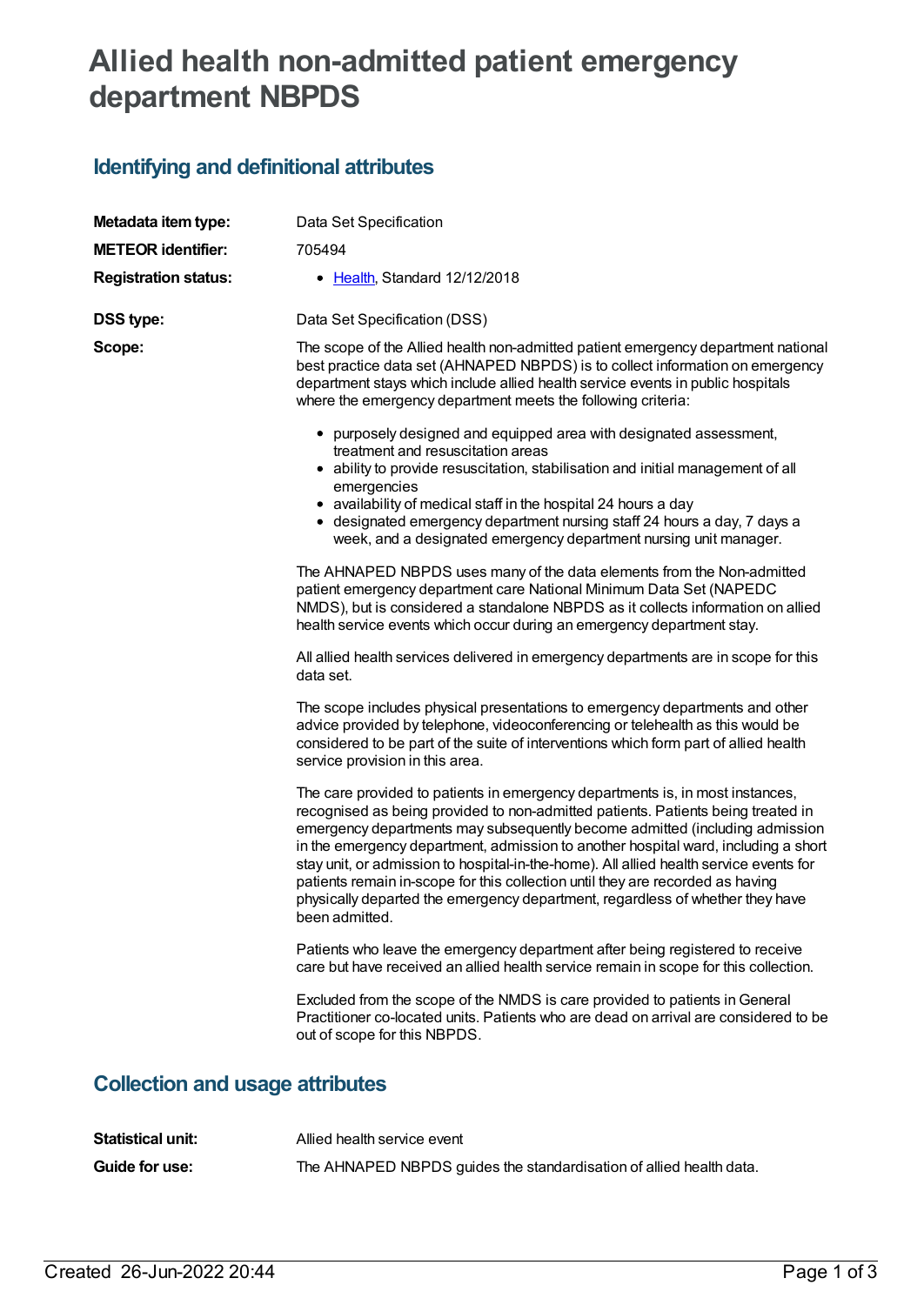| <b>Collection methods:</b>             | Data can be collected by each jurisdiction though patient administration and other<br>allied health clinical and activity reporting systems where applicable.                                                                 |  |  |
|----------------------------------------|-------------------------------------------------------------------------------------------------------------------------------------------------------------------------------------------------------------------------------|--|--|
|                                        | Jurisdictions are responsible for the collation of data at regular intervals to inform<br>service provision.                                                                                                                  |  |  |
|                                        | It is anticipated that the AHNAPED NBPDS will guide the standardisation of allied<br>health data with the future intention of developing a national minimum data set or<br>inclusion within other national minimum data sets. |  |  |
| Comments:                              | The following glossary items are used within this data set:                                                                                                                                                                   |  |  |
|                                        | <b>Allied health</b>                                                                                                                                                                                                          |  |  |
|                                        | <b>Allied health service provider</b>                                                                                                                                                                                         |  |  |
|                                        | <b>Allied health service event</b>                                                                                                                                                                                            |  |  |
| <b>Source and reference attributes</b> |                                                                                                                                                                                                                               |  |  |
| <b>Submitting organisation:</b>        | Allied Health Professions Australia                                                                                                                                                                                           |  |  |
| <b>Relational attributes</b>           |                                                                                                                                                                                                                               |  |  |

| Related metadata<br>references: | See also <b>Allied health admitted patient care NBPDS</b>                                                |
|---------------------------------|----------------------------------------------------------------------------------------------------------|
|                                 | • Health, Standard 12/12/2018                                                                            |
|                                 | See also Allied health non-admitted patient NBPDS                                                        |
|                                 | • Health, Standard 12/12/2018                                                                            |
|                                 | See also Allied health non-individual patient attributable and clinical support activity<br><b>NBPDS</b> |
|                                 | • Health, Standard 12/12/2018                                                                            |
|                                 | See also Non-admitted patient emergency department care NBEDS 2018-19                                    |
|                                 | • Health, Superseded 12/12/2018                                                                          |
|                                 | See also Non-admitted patient emergency department care NBEDS 2019-20                                    |
|                                 | • Health, Retired 19/11/2019                                                                             |
|                                 | See also Non-admitted patient emergency department care NMDS 2018-19                                     |
|                                 | • ACT Health (retired), Candidate 08/08/2018                                                             |

[Health](https://meteor.aihw.gov.au/RegistrationAuthority/12), Superseded 12/12/2018

## **Metadata items in this Data Set Specification** Show more detail